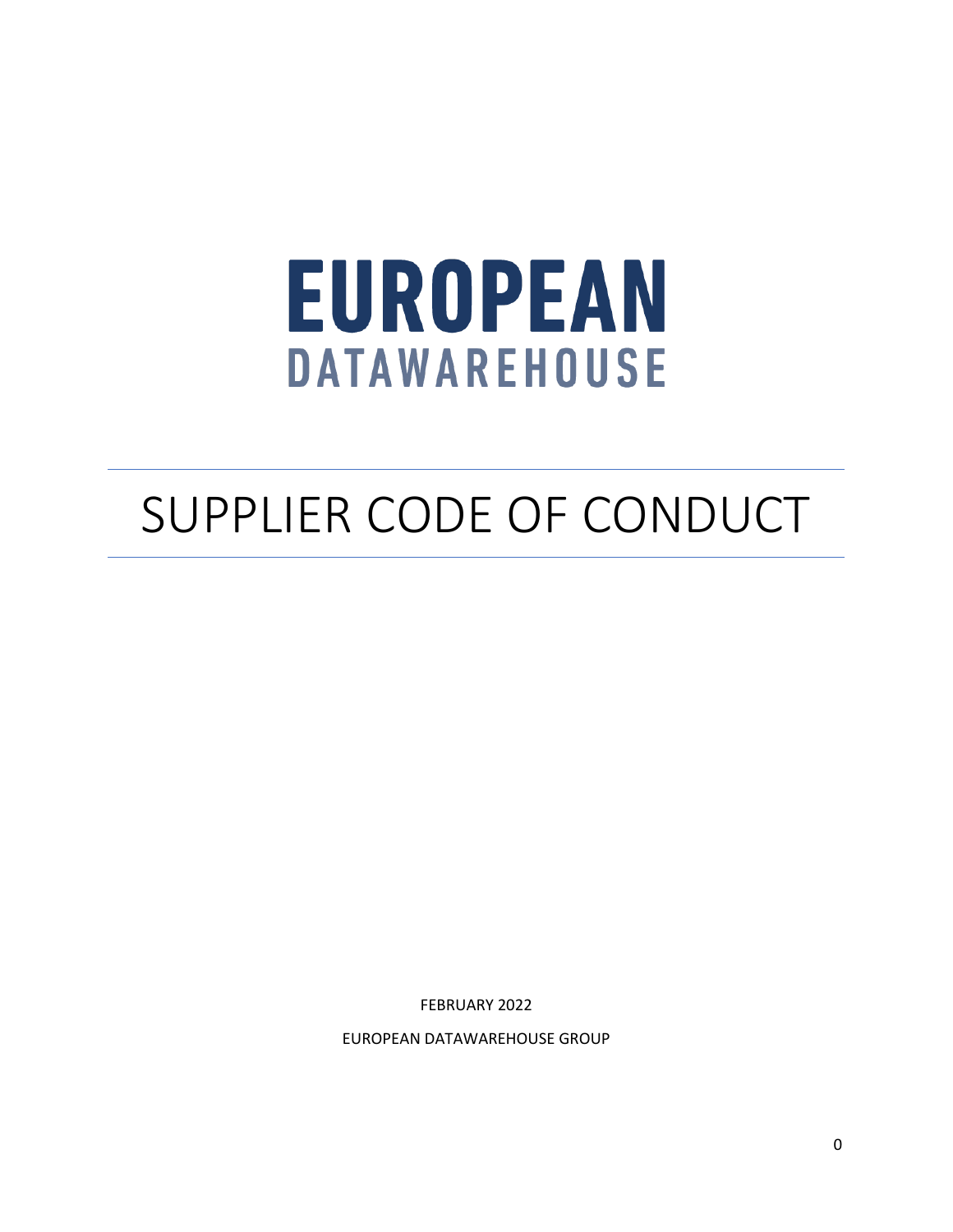#### **VERSION HISTORY**

| <b>Updated On</b> | <b>Updated By</b> | <b>Summary of Changes</b> |
|-------------------|-------------------|---------------------------|
| 24.01.2022        | Puente González   | Initial Version           |
| 10.02.2022        |                   | Board approval            |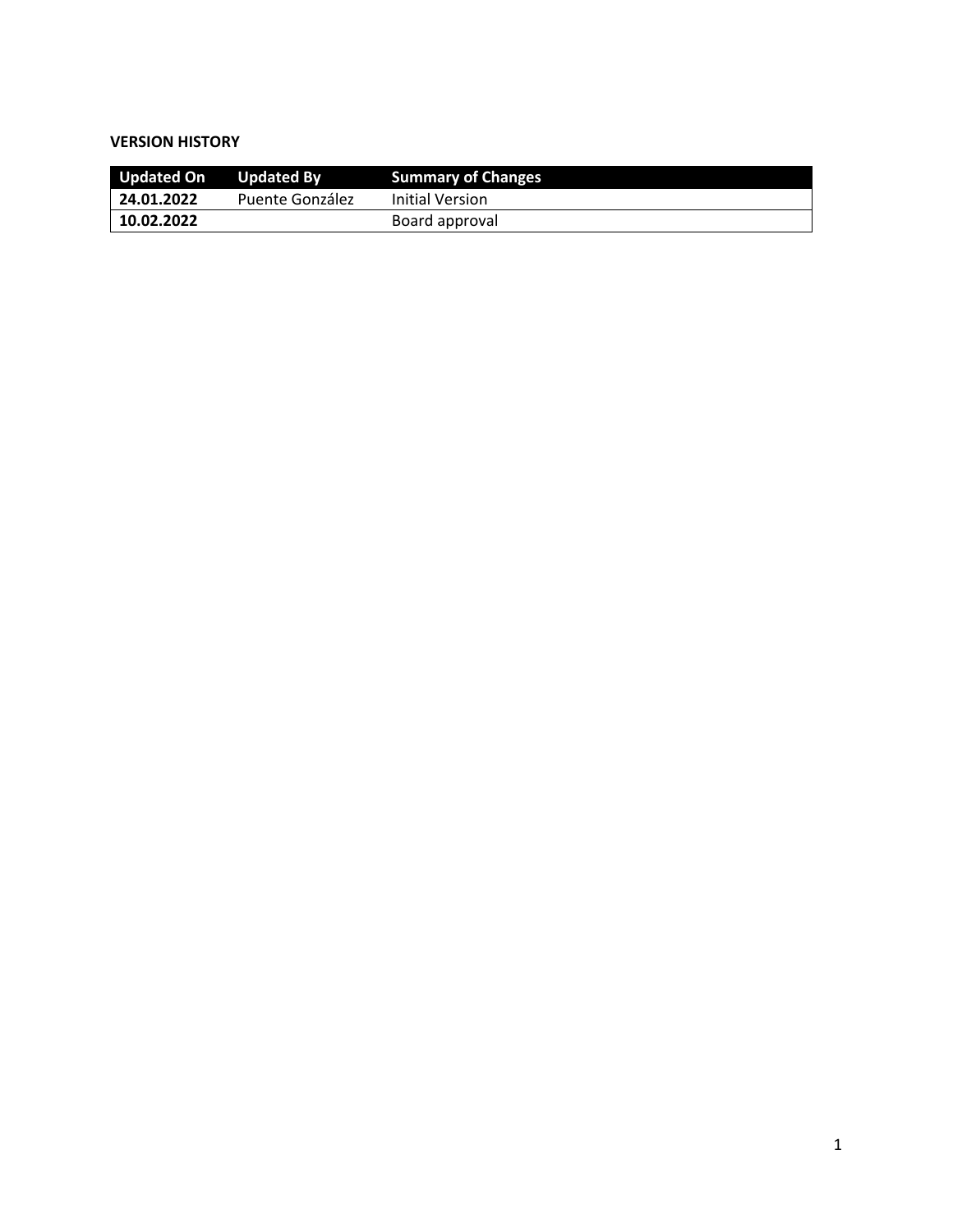# Table of Contents

| 1. |     |  |  |  |
|----|-----|--|--|--|
| 2. |     |  |  |  |
| 3. |     |  |  |  |
| 4. |     |  |  |  |
|    | 4.1 |  |  |  |
|    | 4.2 |  |  |  |
|    | 4.3 |  |  |  |
|    | 4.4 |  |  |  |
|    | 4.5 |  |  |  |
|    | 4.6 |  |  |  |
|    | 4.7 |  |  |  |
| 5. |     |  |  |  |
|    |     |  |  |  |
|    |     |  |  |  |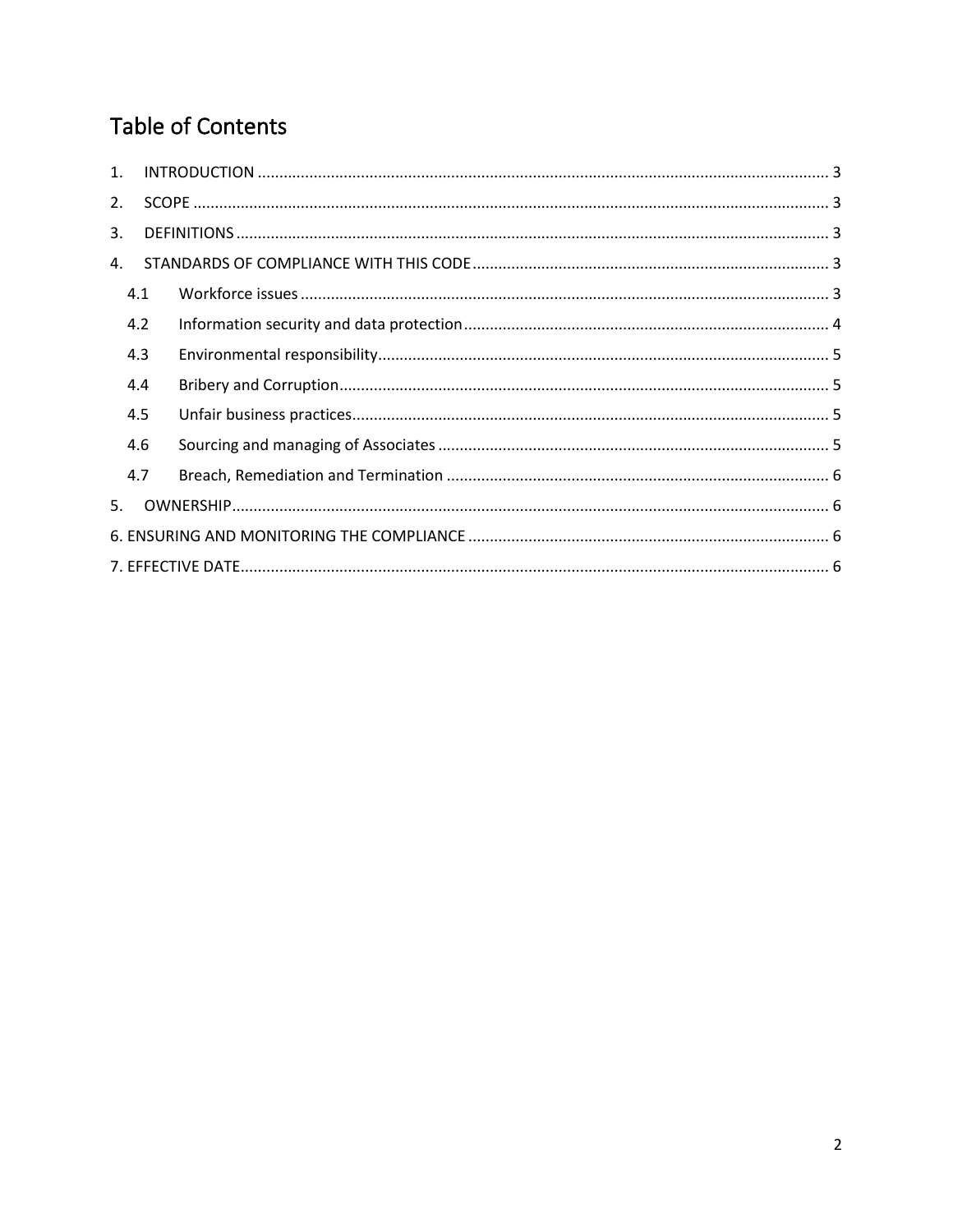# <span id="page-3-0"></span>1. INTRODUCTION

This document is prepared by European DataWarehouse GmbH, as parent company of EDW Group ("EDW" or the "Group"), establishing the rules to be applied throughout the Group.

EDW Group offers core securitisation services as well as ancillary securitisation services and ancillary nonsecuritisation services to issuers of securitisations in the European Union and the United Kingdom (UK).

As an overarching statement: EDW is committed to abiding by all legal and regulatory requirements applicable to it and best standards on corporate integrity, responsible sourcing, and the safety and wellbeing of workers across the global supply chain are of paramount importance to EDW. These core principles are reflected in this Supplier Code of Conduct (Code), which establishes the minimum standards that must be met by any organisation or entity that supplies products or services to any part of EDW.

This Code is complemented by the guiding principles set out in our Code of Conduct setting out the values of the EDW across its corporate group. This Code may form part of any contract with suppliers and we may amend it at any time.

# <span id="page-3-1"></span>2. SCOPE

The Supplier must comply with this Code.

In addition, as set out below, the Supplier must include in its agreements with Associates provisions that require Associates to comply with the applicable provisions of this Code.

# <span id="page-3-2"></span>3. DEFINITIONS

For the purposes of this Code:

"**Associates**": means the Supplier's suppliers, vendors, agents and subcontractors who are involved in EDW's supply chain.

"**Supplier**" means a company, partnership or individual that provides goods or services to any part of EDW.

# <span id="page-3-3"></span>4. STANDARDS OF COMPLIANCE WITH THIS CODE

In carrying out its agreement(s) with any part of EDW, the Supplier must comply with the standards set out in this Code and all applicable laws and regulations where it operates.

If there is a conflict between any applicable laws or regulations, the agreement between the parties, and this Code, the Supplier shall meet the most stringent standard.

#### <span id="page-3-4"></span>4.1 Workforce issues

Suppliers are expected to comply with the following principles at all times: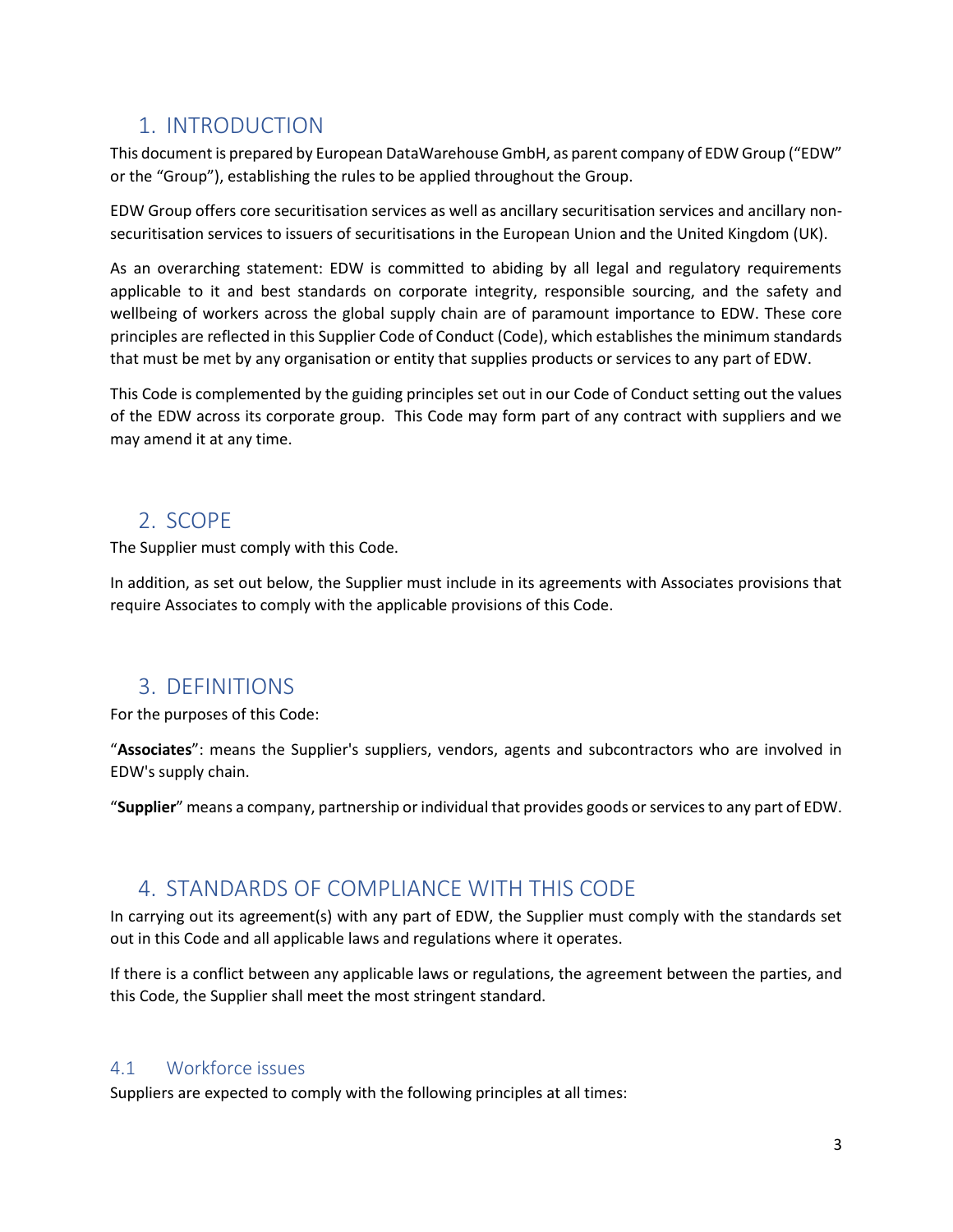1. **Slavery, Human Trafficking and Child Labour.** The Supplier shall comply with all applicable anti-slavery and human trafficking laws, statutes, regulations [and codes] from time to time in force in any part of its supply chain. This includes, but is not limited to, not supporting or engaging or requiring any forced labour, the use of child labour, bonded labour, indentured labour, or prison labour.

2. **Human Rights.** The Supplier shall comply with all internationally recognised human rights understood, at a minimum, as those expressed in the International Bill of Human Rights and the principles concerning fundamental rights set out in the International Labour Organisation's Declaration on Fundamental Principles and Rights at Work from time to time in force.

3. **Equal Opportunities.** EDW is an equal opportunity employer. The Supplier shall not discriminate in hiring, compensation, training, advancement or promotion, termination, retirement, or any employment practice on the basis of race, colour, national origin, gender, gender identity, sexual orientation, religion, age, marital or pregnancy status, disability, or any other characteristic other than the worker's ability to perform the job subject to any accommodations required or permitted by law.

4. **Freedom of Association and Collective Bargaining**. The Supplier shall respect, and shall not interfere with, the right of workers to decide whether to lawfully associate with groups of their choice, including the right to form or join trade unions and to engage in collective bargaining.

5. **Working Environment.** The Supplier shall:

- a) provide a safe, healthy, and sanitary working environment and comply with all applicable health and safety laws and any other relevant laws where it operates; and
- b) not support or engage in, or require any hazardous labour to be performed by any person under the age of 18. Hazardous labour involves any work, that by its nature or the circumstances in which the work is undertaken, involves the substantial risk of hard to the safety or health of the work if adequate protections are not taken.

6. **Wages and remuneration**. The Supplier must compensate all workers with wages, including overtime premiums, and benefits that at a minimum meet the higher of:

- a) the minimum wage and benefits established by applicable law;
- b) collective agreements;
- c) industry standards; and
- d) an amount sufficient to cover basic living requirements.

#### <span id="page-4-0"></span>4.2 Information security and data protection

Without prejudice to the agreement(s) between EDW and the Supplier, the Supplier shall have in place appropriate measures to:

- a) protect the integrity and confidentiality of information (including information belonging to or supplied by EDW) held on its systems (which include physical and online or electronic systems); and
- b) ensure that there is no unauthorised access of the information by third parties, including its Associates. The Supplier shall comply with all data protection laws and requirements when processing any personal data on EDW's behalf.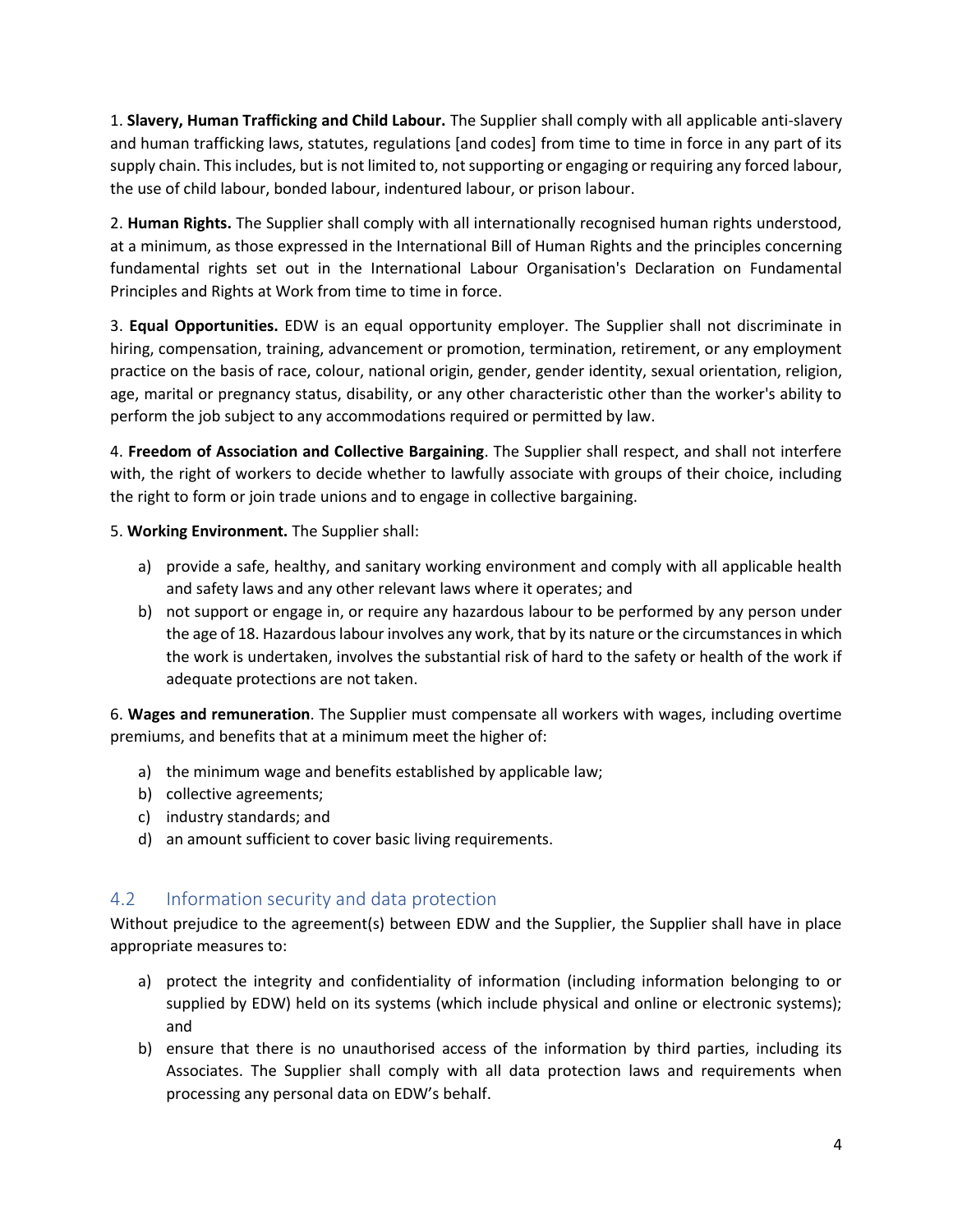#### <span id="page-5-0"></span>4.3 Environmental responsibility

The Supplier shall ensure that:

- a) its operations comply with all applicable environmental laws, including laws and international treaties relating to (but not limited to) waste disposal, emissions, discharges and hazardous and toxic material handling;
- b) the goods it manufactures (including the inputs and components that it incorporates into its goods) comply with all environmental laws and treaties; and
- c) it will only use packaging materials that comply with all applicable environmental laws and treaties.

#### <span id="page-5-1"></span>4.4 Bribery and Corruption

The Supplier must maintain the highest ethical standards and shall comply with all applicable laws, statutes, industry codes, and regulations relating to the prevention of bribery and corruption. To that end, the Supplier shall not accept, offer, promise, pay, permit or authorise:

- a) bribes, facilitation payments, kickbacks or illegal political contributions;
- b) money, goods, services, gifts entertainment, employment, contracts or other things of value, in order to obtain or retain an advantage; and
- c) any other unlawful or improper payments or benefits.

#### <span id="page-5-2"></span>4.5 Unfair business practices

The Supplier shall comply with all applicable competition laws including but not limited to those relating to teaming and information sharing with competitors, price fixing, and rigging bids.

#### <span id="page-5-3"></span>4.6 Sourcing and managing of Associates

The Supplier shall carry out appropriate due diligence of its prospective Associates that will form part of EDW's upstream supply chain. As a minimum, the due diligence should include the following:

- a) investigations into prospective suppliers' stance, public statements, and actions on human rights, treatment of workers, bribery, ethical behaviour and environmental outlook; and
- b) risk assessments for countries from which materials, components, or finished goods are sourced.

When dealing with Associates, the Supplier shall:

- a) ensure that all agreements with Associates include provisions that require the Associates to comply with applicable provisions of this Code; and
- b) ensure that it has measures to monitor that those Associates are complying with those compliance-related provisions.